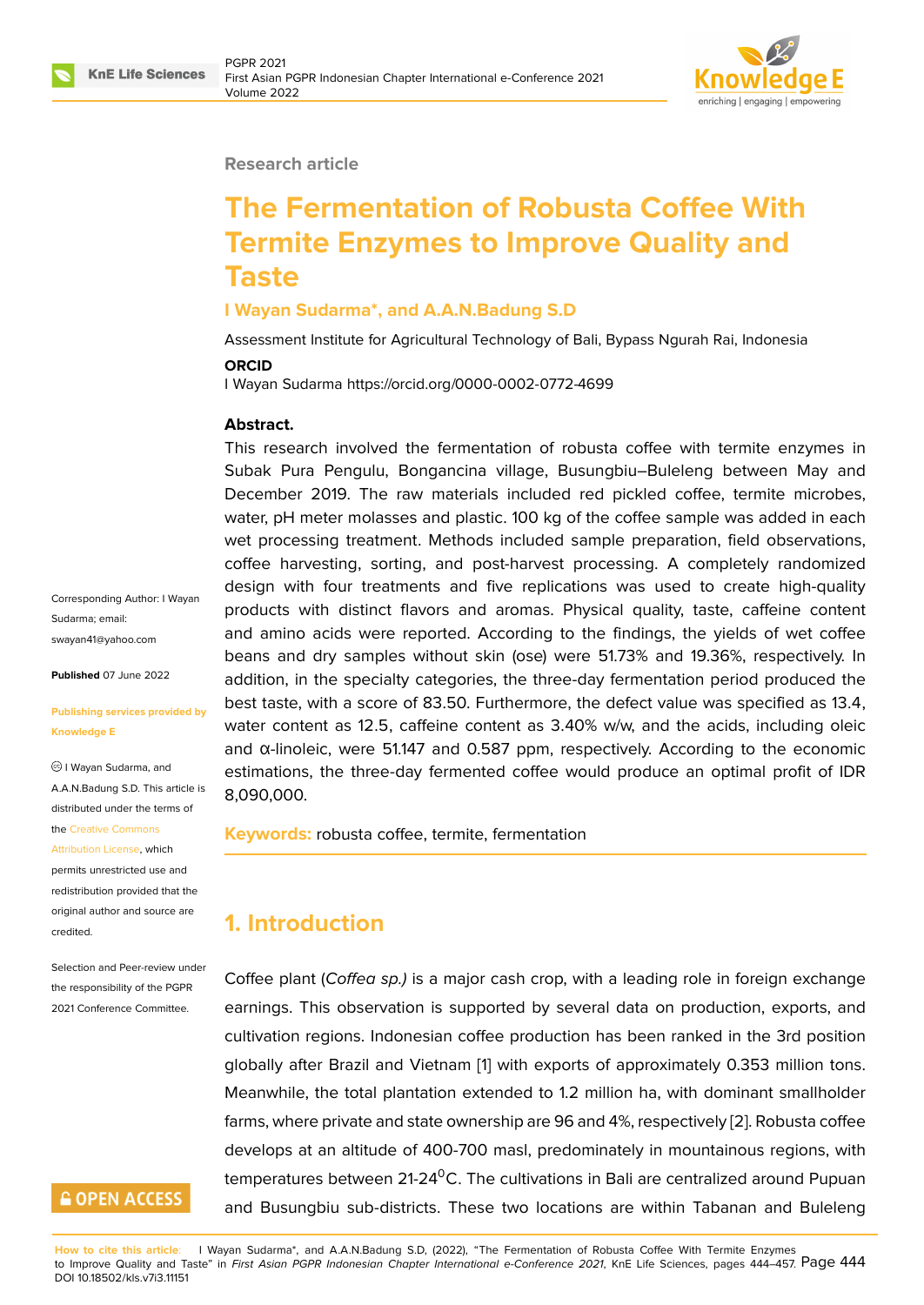regencies, covering 7,740.13 and 7,260.16 ha, respectively, as well as production rates of 15,521 and 14,830 tons, correspondingly [3]. Generally, coffee appears as the most commonly consumed beverage, probably due to its unique taste and aroma. These properties are influenced by certain factors, including the bean quality, maximum water content of 12 %, odorless nature, and mold a[bs](#page-11-2)ence. Specifically, the coffee taste is also affected by the acidity and pleasant aroma [4]. Various processed samples are widely distributed and relatively popular for connoisseurs, e.g civet coffee. However, with the increasing rate of modern biotechnology, the popularity gradually tends to suffer a decline. Therefore, the need for new and in[no](#page-11-3)vative discoveries appears significant, in terms of boosting the unique taste and aroma, as well as expanding the added value of coffee commodities. This new coffee product with fermentation technology uses microbiological termite enzymes. Furthermore, the existence of termites has been disrupting human existence and causing considerable economic losses, worth approximately 2.8 trillion rupiahs per year. Conversely, the insects play an important role with potentials in processing coffee products, due to the fiber content.

Coffee plants including the beans, are comprised of fibers in the form of cellulose, hemicellulose and lignin [5]. Cellulose is a structural polysaccharide that provides protection, shape, and support for cells or tissues. The substance does not exist in a pure state, but combines with other polysaccharides, including lignin, pectin, hemicellulose and xylan [[6\].](#page-11-4) Most cellulose are fused with lignin and are referred as lignocellulose, but are arranged in plants in the form of fibrils, with several parallel molecules connected by strong glycosidic bonds [6]. Lignin is a polymer of N-acetyl glu[co](#page-11-5)samine with -1,4 glycoside bonds  $β$ -1.4, a known polysaccharide constituent of coffee beans. These polysaccharides consist of 2 types of sugars, termed N-acetyl muramate and N-acetyl glucosamine, with β-1,4 gl[yco](#page-11-5)side bonds. In terms of enzyme functionality, cellulase hydrolyzes various compounds in the form of carbohydrates, fats and proteins, by possibly disintegrating the available bonds [7]. Particular microorganisms, termed bacteria (cellulolytic termites) and fungi, also demonstrate the ability to hydrolyze cellulose into an energy source. Termites are commonly employed in fermented coffee manufacture using enzymes (*Coptotermes f[or](#page-11-6)mosanus*) from the worker caste. This source accumulates various microorganisms in large quantities, including protozoa, bacteria and fungi [7]. Previous studies showed the ability of termites to digest lignocellulose between 74-99 %, with bodies comprising a variety of beneficial fatty acids, including palmitic, oleic, stearic, and α –linoleic [8]. Furthermore, the termites are potentially applied in the health [se](#page-11-6)ctor to treat various diseases, termed asthma, diabetes mellitus, skin disorder, stroke, gout, hypertension, male vitality enhancer, and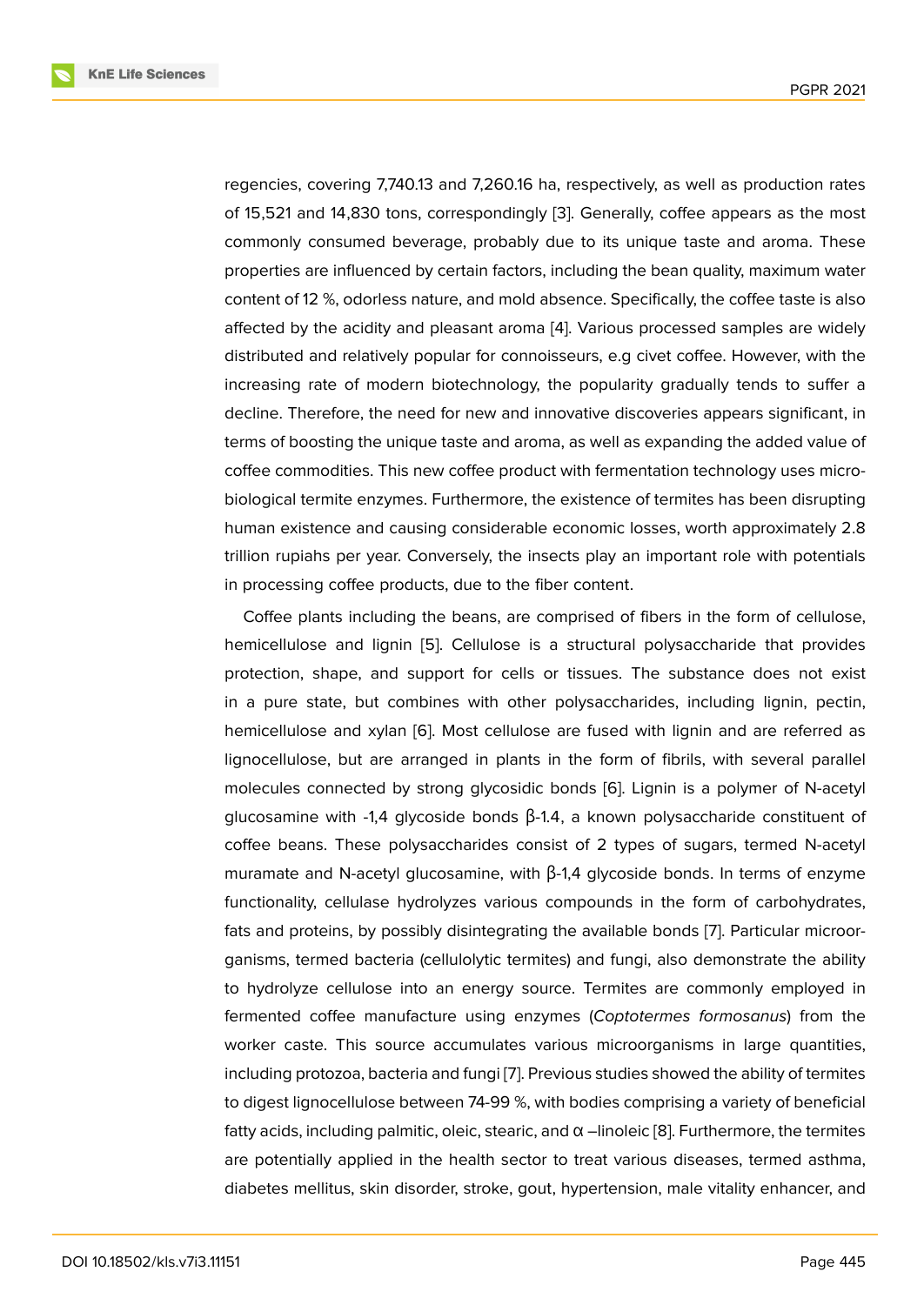also serve as antimicrobial agent, antitoxin and termite protein with amino acid contents in the form of lysine, tryptophan and threonine [9].

This study is aimed at developing quality coffee products with distinctive tastes and aromas, using technological innovation and termite enzymes.

# **2. Materials and methods**

### **2.1. Time and Location**

The research was conducted in Subak Abian Pura Pengulu, Bongancina village, Busungbiu sub-district, Buleleng regency, Bali, between May-December, 2019. Materials utilized were red-picked robusta coffee, termite microbial inoculants, molasses, water, pH meters and plastics. Various methods were also applied, including sample preparation, field observations, coffee harvesting, sorting and post-harvest (peeling, fermentation, drying and cleaning the horn skin), in addition to several tests across the yield, physical property, quality, taste, caffeine and fatty acid analysis. Consequently, coffee harvesting and selection were performed at the research location, while peel residue cleaning, fermentation, and drying were achieved at the Assessment Institute for Agricultural Technology Denpasar of Bali. Furthermore, physical property, caffeine content, and taste were analyzed at the Jember Coffee and Cocoa Research Center Laboratory, while the fatty acid content was assessed at the Bogor Post Harvest Center Laboratory.

### **2.2. Research methods**

The fermentation process encompassed the entire coffee, both with or without termites. 100 kg of the red picked robusta coffee was applied in each wet processing treatment with strict selection.

Wet coffee beans were fermented with termites, at least 2 hours after peel removal. The treatment includes:

- 1. R0: Wet coffee beans fermented for 1 day without using termite microbes
- 2. R2: Wet coffee beans fermented for 2 days with termites
- 3. R3: Wet coffee beans fermented for 3 days with termites
- 4. R4: Wet coffee beans fermented for 4 days with termites microbes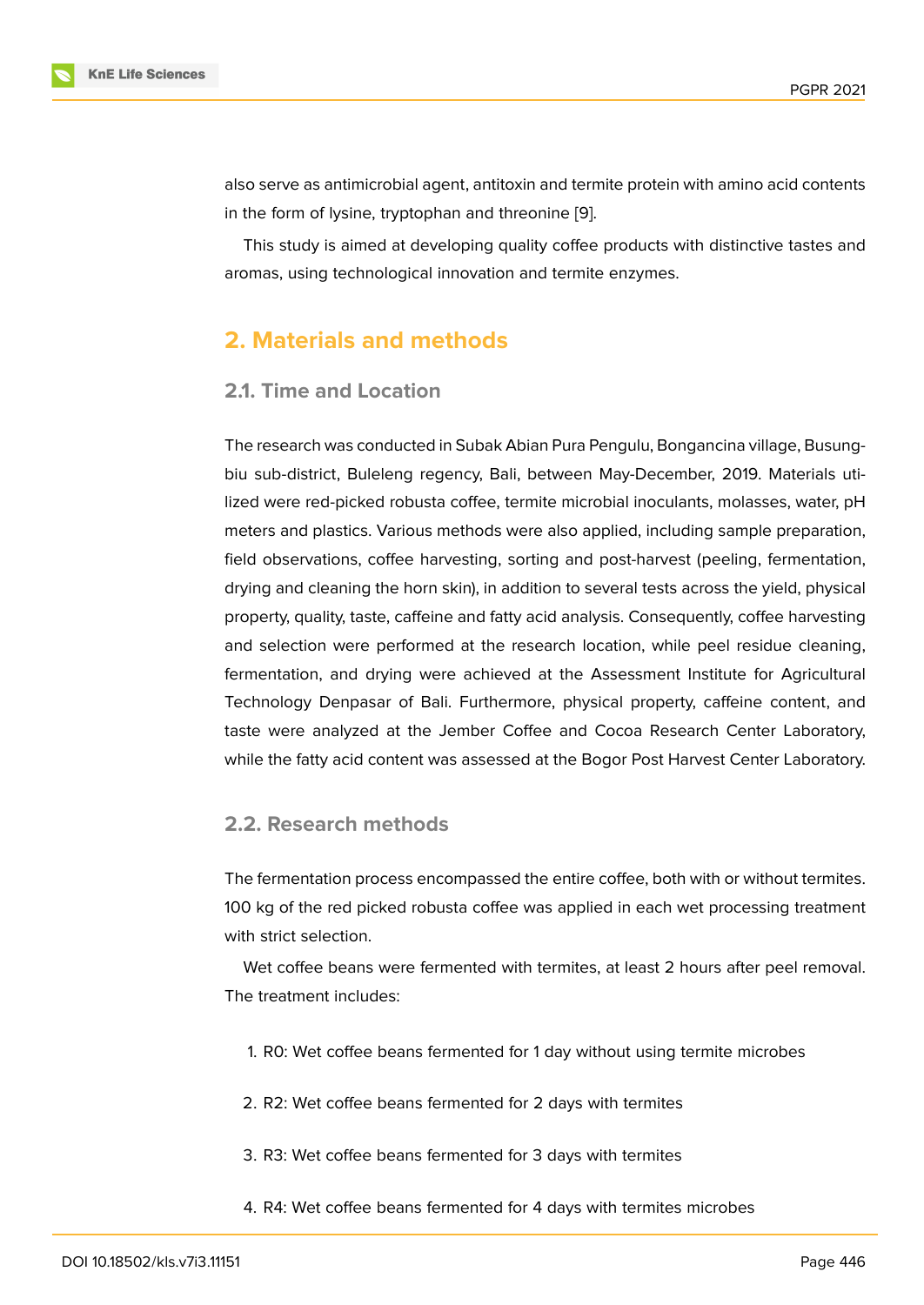

Therefore, at the end of the fermentation, based on the time interval, the samples were sun-dried to remove water content  $+$  (11-12 %), followed by the removal of the epidermis (ose) to produce dry coffee beans.

#### **2.3. Yield Measurement**

The yield of wet coffee beans was measured to determine the volume of expended inoculant liquid. This was followed by testing the HS samples (with epidermis), where the dry portions were separated from the epidermis (green beans).

#### **2.4. Fatty acid content test**

These series of tests were conducted in the laboratory of the Research Center for Post-Harvest Agricultural Products – Bogor. The objectives were to determine the fatty acid types and levels, including palmitic, oleic, stearic, and α-linoleic, contained in coffee beans with termite enzyme fermentation*.*

#### **2.5. Physical Quality Test, Taste and Caffeine Level.**

Various yield assessments were performed on the dry coffee beans, physical quality, and taste including water content, defect value, aroma, flavor, viscosity (body), bitterness, sour taste (acidity), and the caffeine content of each treatment. Apart from conducting the taste analysis at the Coffee and Cocoa Research Center – Jember, direct evaluations were obtained from coffee connoisseurs / drinkers, although only in terms of related qualitative and subjective values. This yield research employed a completely randomized design (CRD) with 4 treatments and 5 replications to measure the output of coffee beans (green) from the wet samples. Furthermore, the parameters observed in the physical test, caffeine content, and taste analysis include physical quality, e.g dirt content, defect value, as well as coffee tastes termed flavor, body, acidity and aroma. In addition, the caffeine content of each fermentation period varied for the coffee beans.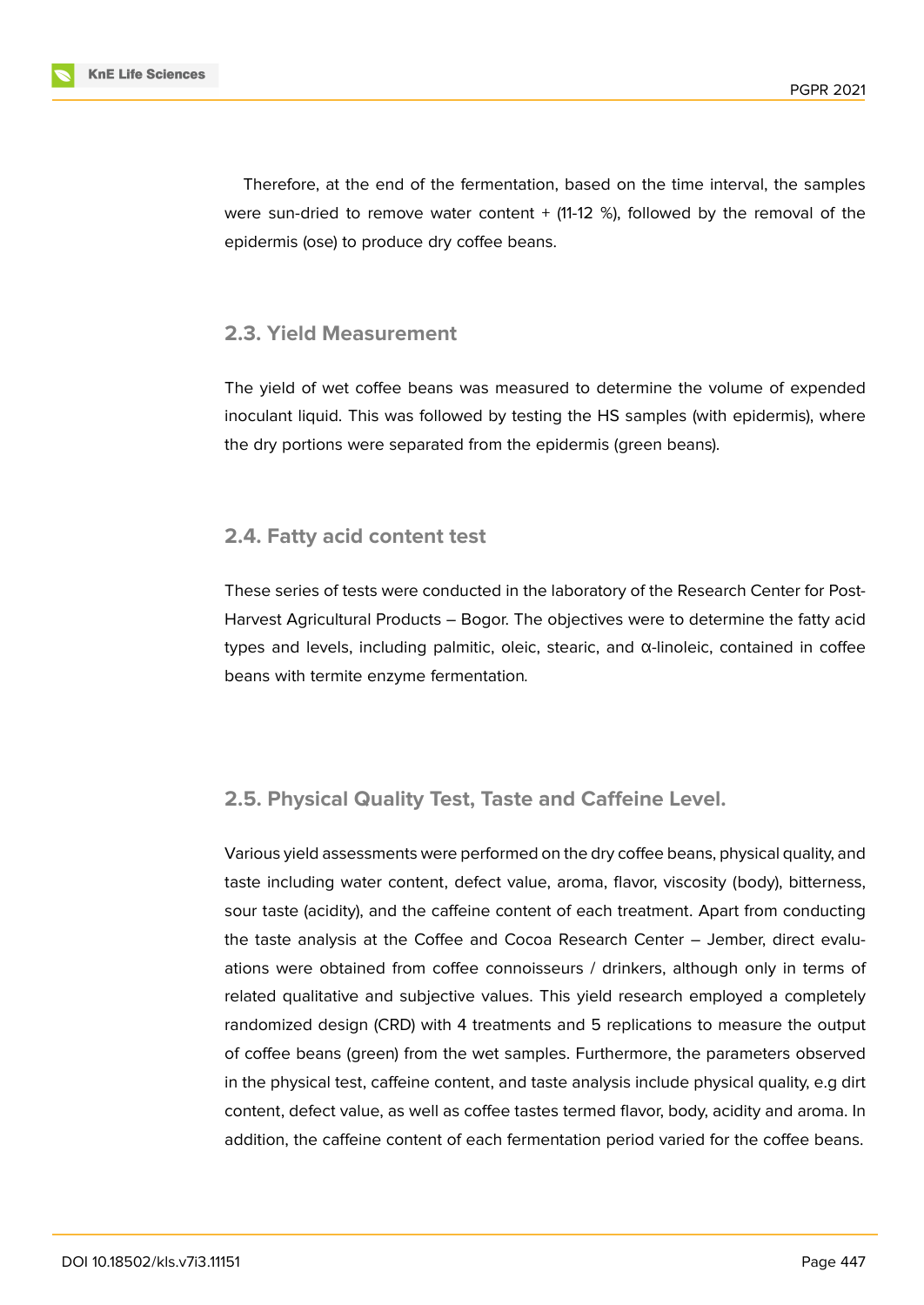# **3. Results and Discussion**

Termite coffee is a major fermented yield obtainable by chemical processes, and is beneficial in the formation of flavour precursor compounds, including organic and amino acids, as well as reducing sugars [10].

### **3.1. Robusta Coffee Physi[cal](#page-12-0) Quality Test**

Visual observations showed a darker appearance of the coffee beans color with increasing fermentation time, indicating a stronger termite microbial penetration, in addition to the extensive fermentation period known to increase dissolved protein levels. This result is in line with [11], where the original civet sample observed a color change to become darker after the digestion. The water content for the treatment R0, R2, R3, and R4 were 12.3, 12.4, 12.5, and 12.6 %, respectively. However, the value in dried robusta coffee beans is very [hig](#page-12-1)h (> 12%). This indicates an extensive drying period, (above 11 days), due to the greater and thicker dimensions, with increasing water content. The use of a 6.5 mm sieve to prevent particle entry, indicated a relatively uniform grain size from R0-R4, and was entirely categorized as large and consistent. In addition, the magnitude of the bean is an important characteristic in determining coffee quality, with great influence on the selling price [12]. Treatments R0, R2, R3, and R4 showed 0 % dirt in the coffee beans, with defect values obtained at 13.6, 13.8, 13.4 and 13.9, respectively. These estimates are due to stripping of the horn skin, with uneven sample sizes or divergent machine settings, causi[ng](#page-12-2) the materials to disintegrate. Similarly, the entire coffee beans were without a bad smell and mold. Typically, a bad smell emanates from a slightly damp storage area, where the water content is high and mold (fungi) easily grows on the bean surface.

| No | Parameter               | R0   | R <sub>2</sub> | R <sub>3</sub> | R <sub>4</sub> |
|----|-------------------------|------|----------------|----------------|----------------|
|    | <b>Impurity Level</b>   | 0%   | 0%             | 0%             | 0%             |
| 2  | Water content           | 12.3 | 12.4           | 12.5           | 12.6           |
| 3  | Passed 6.5 mm sieve 0 % |      | 0%             | $0\%$          | 0%             |
| 4  | Defect Value            | 13.6 | 13.8           | 13.4           | 13.9           |

Table 1: Robusta Coffee Physical Quality Test Results.

Source: Koka Jember Research Center, 2019.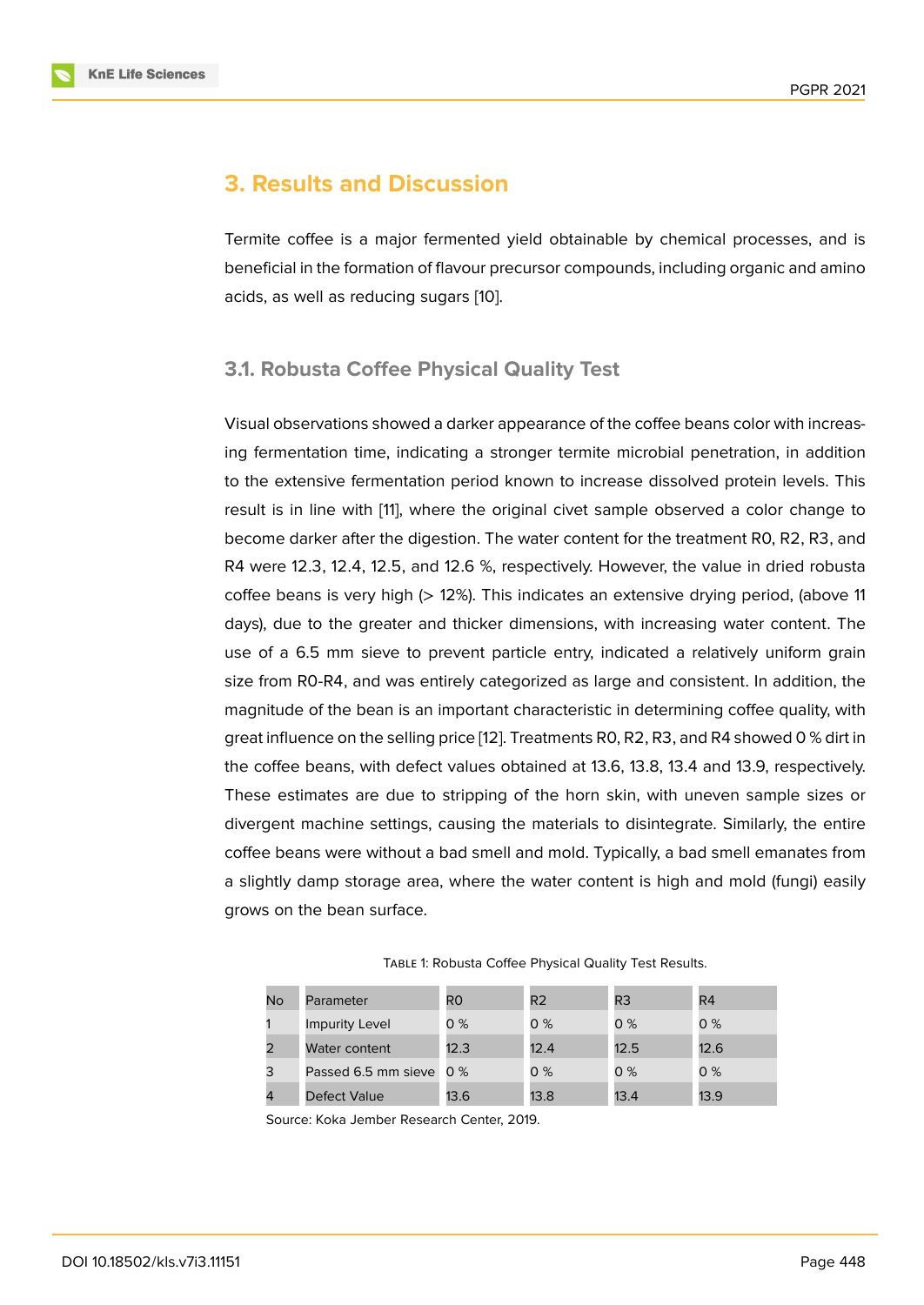#### **3.2. Termite Robusta Coffee Caffeine Content Test**

In testing the caffeine content of robusta coffee, a bitter or unpleasant taste similar to quinine is expected [13]. This is a common characteristic, due to the high caffeine and aroma, but not as strong as Arabica. Caffeine possesses a bitter taste, white coloration and serves as an important alkaloid or stimulant in drugs. Generally, a lower proportion is known to improve th[e ta](#page-12-3)ste quality. Based on the laboratory results of Jember Pasuruan Coffee and Cocoa Research Center, the caffeine in roasted robusta samples tends to decline, under an extensive fermentation period. This outcome matches the statement of [14], where the general standard of the caffeine content, according to SNI 01-2983- 1992 ranged between 2-8 % w/w. However, the results from PUSLIT KOKA obtained the estimates of 3.42, 3.40 and 3.30 % w/w at a fermentation period of 2, 3, and 4 da[ys,](#page-12-4) respectively, in samples without termite enzymes. This indicates that increasing the process interval possibly reduces the caffeine levels, leading to the production of a safe termite coffee.

[14] agreed that the caffeine decrease is also due to termite bacteria activity known to produce cellulase enzymes as a high protein substrate source. This exact report also stated the protein breakdown was responsible for the declining levels of caffeine. Furth[erm](#page-12-4)ore, the ability of lignocellulose termite bacteria to hydrolyze lignin and cellulose contents in coffee beans disintegrated the sugar particles influencing the organic acids. [15] described the outer portion of the sample to resemble a gel / mucus, comprising 80 % pectin and 20 % sugar. The mucilage layer of coffee beans contains sugar, and are available to microbes as a substrate, while the reduced mucus film causes water to [pen](#page-12-5)etrate more easily through the pores [11]. Also, the water influx triggers the caffeine dissolution, due to the easily soluble nature, in line with [16], where the solubility is attributed to the presence of a single water molecule.

#### **3.3. Wet Coffee Bean Yield**

The use of red pickings generated wet coffee beans by 50.40, 51.35, 52.20, and 53.00 %, with an average number of 51.73 %. This indicates the influence of several factors, including the yield type and period. The harvest of robusta coffee is conducted simultaneously during the rainy season, where the Busungbiu region experiences a significant precipitation. Therefore, the water content in coffee cherries appears relatively high and excess deposit in the flesh leads to a minimal bean composition, compared to dry season harvest.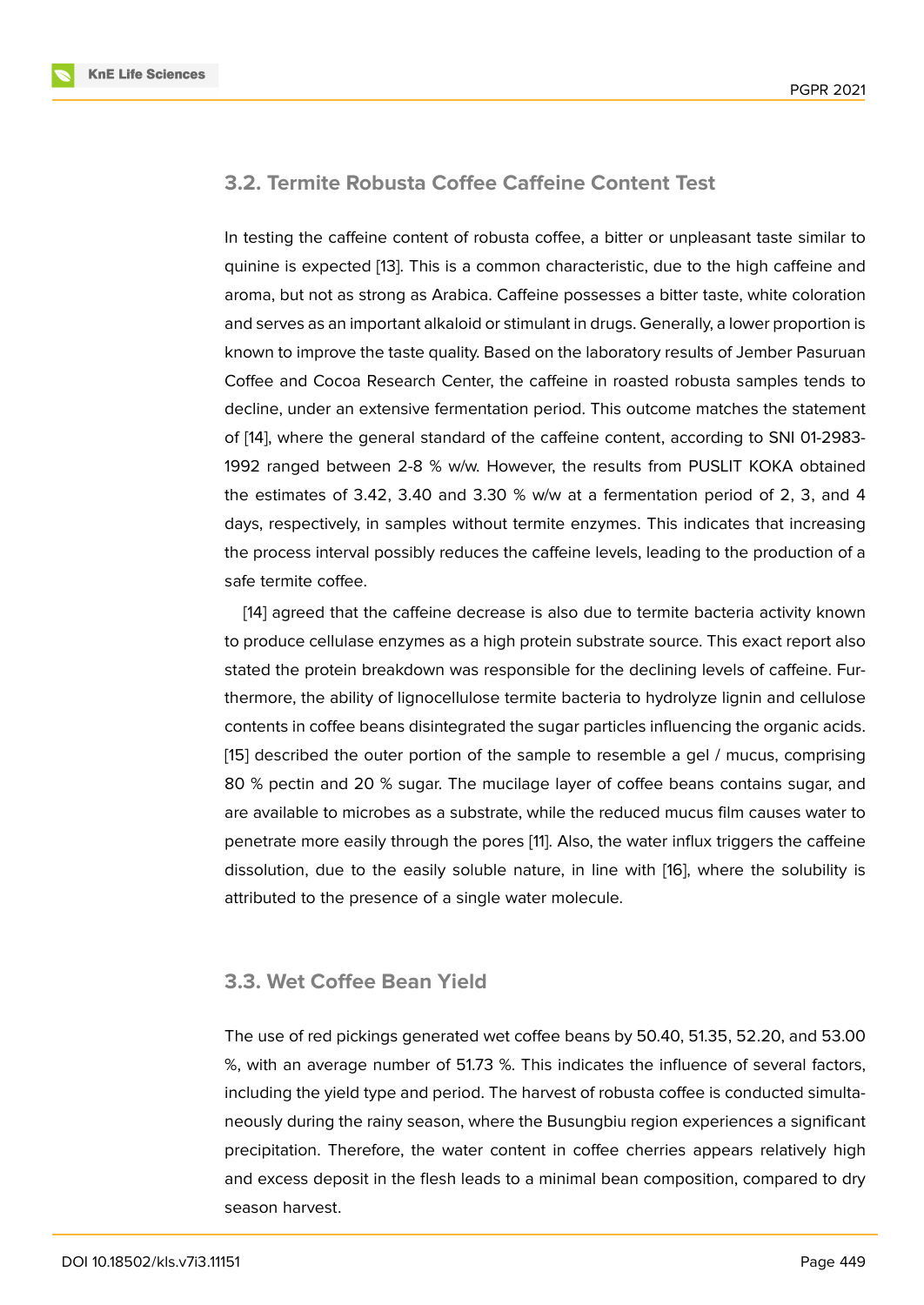### **3.4. Dried Seed Yield**

The yield of dry coffee beans (post-treatment) was influenced by the fermentation period, as extensive duration instigates lesser output, although the difference was not substantial. This occurrence is probably due to the decomposition of certain food substances in coffee beans into simpler compounds and are more susceptible to evaporation during the fermentation process. Table 2 shows a higher composition of the skin and the water content in the fruit flesh and peel. This triggers an easier fermentation and a massive bean weight, although there is a tendency for lower yield.

|    |                | Yield logs | (%)                                                     |                            |                    |                      |
|----|----------------|------------|---------------------------------------------------------|----------------------------|--------------------|----------------------|
| No | Treatment      |            | Wet Beans Dried Beans Dry Beans Roasted<br>with<br>(HS) | peel without<br>peel (ose) | beans              | dry Coffee<br>powder |
|    | R <sub>0</sub> | 50.40      | 26.32 $a$                                               | 19.31 $a$                  | 15.16 <sup>a</sup> | 13.14 <sup>a</sup>   |
| 2  | R <sub>2</sub> | 51.35      | 26.40 $a$                                               | 19.38 $a$                  | 15.33 $a$          | 13.21 $a$            |
| 3  | R <sub>3</sub> | 52.20      | 26.44 $a$                                               | 19.43 $a$                  | 15.99 $a$          | 13.29 $a$            |
|    | R <sub>4</sub> | 53.00      | 26.31 $a$                                               | 19.31 $a$                  | 15.23 <sup>a</sup> | 13.15 <sup>a</sup>   |

### **3.5. Termite Robusta Coffee Taste Quality**

Based on taste analysis results, a 3-day termite fermentation showed the optimal total score, in comparison to other samples or control (RO). In addition, the RO value was specified at 81.60, although an overall value of 83.50 was generated, below the interval. This observation is in line with [17] concerning specialty coffee limitation, including the total taste score of cupping test results above 80.00, where the coffee beans exhibited high quality similar to the specialty sample. Meanwhile, the total scores for a 2 and 4-day yields were estimated at 78.99 a[nd](#page-12-6) 79.10, respectively. This indicates that with increasing fermentation period, the taste quality tends to decline and the score value below 80.00 is not classified as a specialty coffee. The results showed the flavour of the 3-day fermented steeping as the maximum value, and also concludes the optimal fermentation period with termites at 3 days. Each treatment obtained a pH of 6.0, similar to [18], with a temperature range of 40-45  $^{\circ}$ C. Therefore, termites are potential enzyme sources, particularly cellulose, in boosting the value of food ingredients. However, robusta coffee was fermented between 12-36 hours, due to lower sugar in Arabica species [14[\]. D](#page-12-7)uring the product presentation, 50 coffee connoisseurs reported a unique variation from other samples and when served cold, the termite coffee appeared more delicious and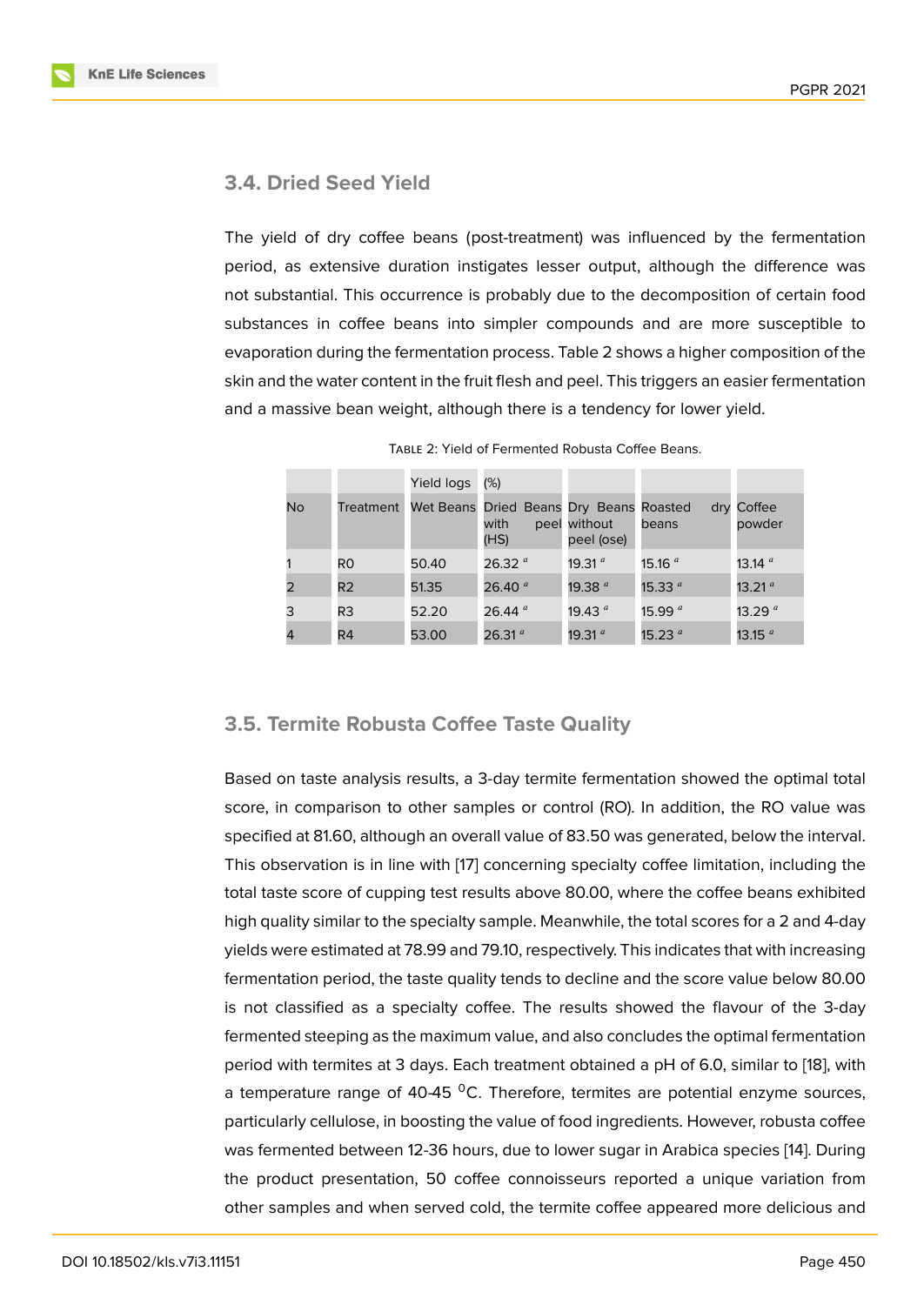aroused taste buds . Termite coffee roasting is performed traditionally using firewood, fried ground and manual processing, in line with [19], where these methods significantly influenced the quality and taste. Furthermore, robusta coffee tends to produce a fruity aroma, due to the presence of aldehyde, acetaldehyde and propanal compounds, believed to enhance the taste and quality [19]. B[ase](#page-12-8)d on the results of the lobe test by panelists at Koka Jember Research Center, the termite coffee with a 3-day fermentation reported the aroma of chocolate, pandanus, astringent, coffee beans, caramel, natural process and fruit, while a 2-day interval sh[owe](#page-12-8)d chocolate, coffee beans, fruit, caramel, cereal, astringent, and natural process. Also, 4-day period recorded chocolate, sour, cereal, and the use of natural process, but samples without termite enzymes perceived chocolate, sour, floral aroma and pandanus fragrance. Based on these findings, the coffee from 3, 2 and 4 days fermentation, demonstrated a superior taste, in comparison to the absence of termite enzymes (R0), specifically in terms of aroma, flavor, aftertaste and sweetness. The advantages of 3-day fermented coffee taste over the 4-day interval was based on the characteristics of flavor, aftertaste, balance and overall performance. Therefore, it is very natural that the termite robusta coffee in the present research possesses a strong taste and is more prominent than samples without termite enzymes. This is in line with [20] where probiotic coffee (fermented) showed a stronger aroma, compared to civet species (without fermentation).

According to [21], a minimal portion of caffeine evaporates during roasting to form other components, [inc](#page-13-0)luding acetone, furfural, ammonia, trimethylamine, formic and acetic acids. This is followed by the decomposition of chlorogenic acid into volatile aromas and mel[ano](#page-13-1)idins, released as  $\mathsf{CO}_2.$  Essentially, caffeine in coffee beans exists as a free compound or combines with chlorogenic as a potassium chlorogenic substance, leading to a change in product taste. During the roasting process, extensive amino acid compounds needed to react with reducing sugars in the Maillard reaction, equally tend to generate additional flavour and aroma compounds [22]. Furthermore, the content of flavour precursor substances results in a higher quality of roasting and brewing coffee containing sufficient flavor compounds, and therefore produces an improved taste and aroma [23].

Description: R0 : Fermented coffee a day without termite enzymes

R2 : [2 d](#page-13-2)ays fermented coffee with termite enzymes

R3 : 3 days fermented coffee with termite enzymes

R4 : 4 days fermented coffee with termite enzymes

Based on the results of the taste test panelists at PUSLIT KOKA JEMBER, the 3-day fermented coffee obtained the maximum value, followed by R0, R4 and R2. Similarly, the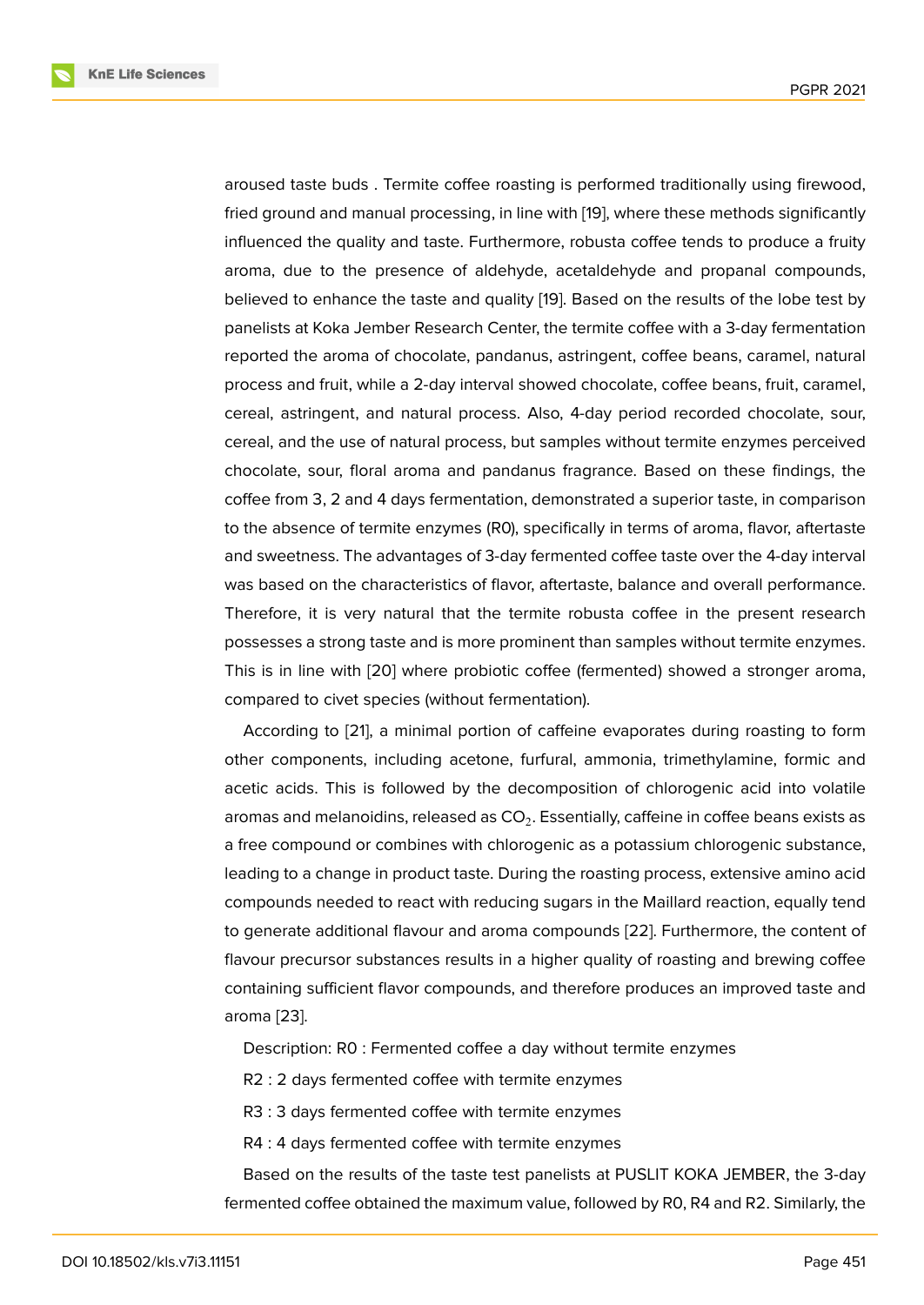| No.             | <b>Characteristics</b> | R <sub>0</sub> | R2    | R3    | R4    |
|-----------------|------------------------|----------------|-------|-------|-------|
|                 | Scent                  | 7.92           | 7.33  | 7.87  | 7.50  |
| 2               | Flavor                 | 7.60           | 7.12  | 8.12  | 7.26  |
| 3               | Aftertaste             | 7.75           | 7.20  | 7.75  | 7.33  |
| 4               | Acidity                | 7.85           | 7.15  | 7.17  | 7.01  |
| 5               | Body / viscosity       | 7.52           | 8.00  | 8.00  | 8.00  |
| 6               | Uniformity             | 10.00          | 10.00 | 10.00 | 10.00 |
| 7               | <b>Balance</b>         | 7.30           | 7.19  | 8.31  | 7.50  |
| 8               | Clean Cup              | 10.00          | 10.00 | 10.00 | 10.00 |
| 9               | <b>Sweetness</b>       | 7.83           | 7.75  | 7.90  | 7.00  |
| 10 <sup>°</sup> | Overall                | 7.83           | 7.25  | 8.38  | 7.50  |
| 11              | Stain / Defect         | 0.00           | 0.00  | 0.00  | 0.00  |
|                 | <b>Final Score</b>     | 81.60          | 78.99 | 83.50 | 79.10 |

| TABLE 3: Results of Termite Fermented Robusta Coffee Taste Test. |  |  |  |
|------------------------------------------------------------------|--|--|--|
|------------------------------------------------------------------|--|--|--|

Source: Koka Jember Research Center, 2019.

taste and aroma were actually appreciated by subjective coffee connoisseurs, possibly due to the resemblance to Arabica, with a distinctive aroma. In addition, the lighter and delicious taste was attributed to the ability of the termites to digest the lignocellulose in coffee beans up to 74-99 % [8]. Therefore, several repetitions are necessary to ensure a sufficient quality level for suitable termite coffee taste, as no standard previously existed.

#### **3.6. Organic Acid Content**

Robusta coffee beans contain organic acids with the role of precursor compounds contributing to the taste quality, particularly for the acidity components [24]. These constituents are also significant in ester formation, also described as volatile content in the coffee aroma [21]. The analysis results showed the occurrence of several fatty and organic acids types in the termite robusta coffee, including palmitic, stearic, [ole](#page-13-3)ic and  $\alpha$ -linoleic. Overall, the most prominent fatty acid content was oleic at 52.147 ppm, with a 3-day fermentatio[n. T](#page-13-1)his was followed by R0, R2 and R4 at 46.142, 46.076 and 41.884 ppm, respectively. However, the results are preferred in the 3-day interval, where the α-linoleic acid content appears higher at 0.587 ppm. The linoleic acid is believed to complement the taste and aroma.

Apart from the nutritive function, fat serves as a food component and flavour enhancer, with a fused taste combination of soft, delicious, shape and aroma. Fat is also a carrier of lipophilic flavour compounds caused by the presence of precursors in flavour formation [25]. These results indicate that the shorter fermentation period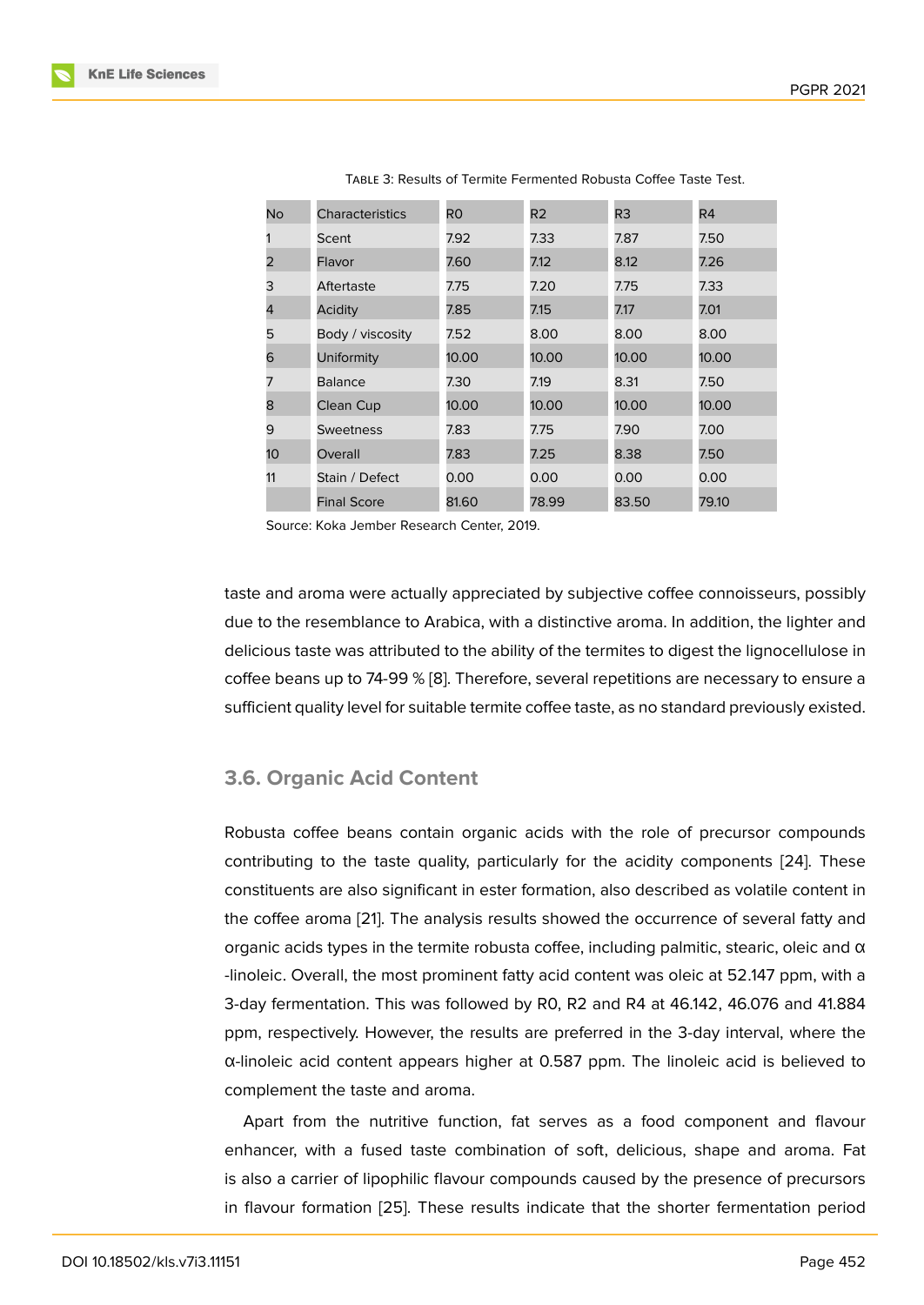tends to increase the linoleic acid (omega 3), but moderate consumption is believed to prevent the constriction risk of blood vessels or coronary heart diseases [26]. Furthermore, coffee beans also contain palmitic and stearic acids, although there is a declining tendency after a certain fermentation period. Equally, the linoleic acid content is also influenced by the composition during the process.

| No | Types of Organic<br>Acid |                | Content        | (ppm)          |                |
|----|--------------------------|----------------|----------------|----------------|----------------|
|    |                          | R <sub>0</sub> | R <sub>2</sub> | R <sub>3</sub> | R <sub>4</sub> |
|    | Palmitate                | 34.047         | 34.743         | 37.855         | 35.076         |
|    | <b>Stearate</b>          | 15.153         | 16.112         | 17.745         | 15.641         |
| 3  | Oleate                   | 46.142         | 46.076         | 52.147         | 41.884         |
| 4  | Linoleate                | 0.457          | 0.560          | 0.587          | 0.180          |

Table 4: Organic Acid Content of Termite Robusta Coffee Beans.

Source: Bogor Post Harvest Center Lab, 2019

Interestingly, the 3-day fermented coffee contains palmitic acid with a fairly high content (37.855 ppm), compared to other treatments. This acid is very useful as an antioxidant, with the ability to inhibit intestinal inflammation and suppress stress. Therefore, the presence of the substance demonstrates a significant positive value. Palmitic acid is formed from the breakdown of carbohydrates by microbes during fermentation, specifically by the flavobacterium species [27], commonly present in the digestive tract of animals, including termites (cellulase). In addition to several benefits, colon cancer prevention is also possible [28]. Also, the low composition of palmitic acid in the 2-day fermentation was due to the relatively sh[ort i](#page-13-4)nterval. Similar to oleic acid, the minimal period (2 days) was known to increase the content of palmitic, stearic, oleic and linoleic acids. However, above 3 d[ays](#page-13-5) actually caused a decrease in the acid content. This tendency, especially in oleic and  $\alpha$  – linoleic, appeared relatively lower, in comparison to control (R0) in a 4-day fermented coffee. Linoleic acid is an essential mono unsaturated fatty acid that functions in lowering low-density lipoprotein (LDL) and increasing highdensity lipoprotein HDL. A decrease in the LDL/HDL ratio will prevent atherosclerosis. A high serum LDL-c/HDL-c ratio was found to be independently associated with an increased risk of Sudden cardiac death [29]. Further research is needed to ascertain the fermentation effect on the fatty acids. Potentially, the outcome is expected to provide a more relevant argument.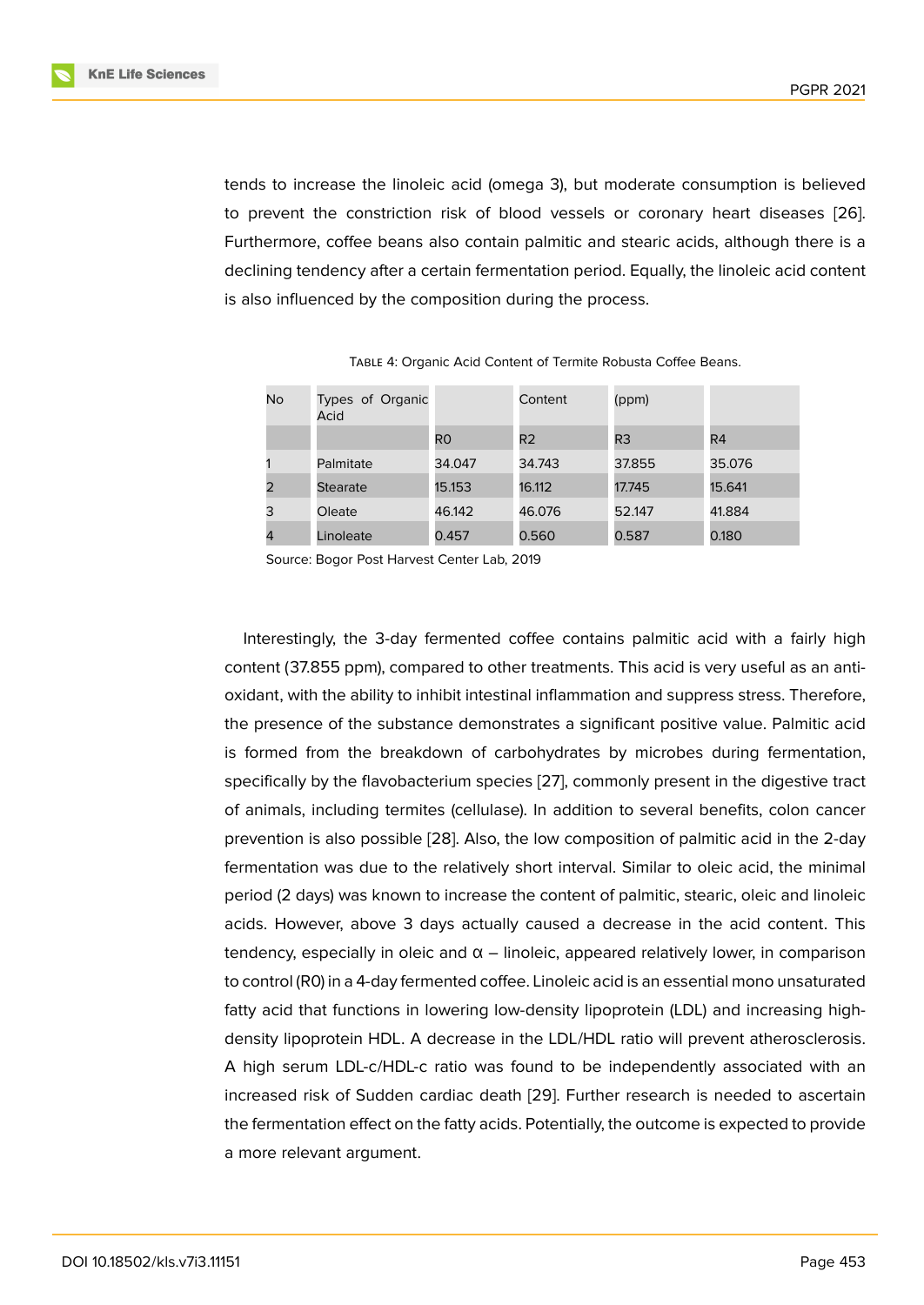**3.7. Economic Analysis of Quality Improvement and Quality of Termite Coffee Assumptions on a Scale of 100 kg of Red Wet Beans**

The economic analysis of fermented coffee with termite enzyme application was strictly selected using red picks of 100 kg scale, in a wet processed single harvest period. This evaluation was conducted by considering the neglected coffee husk waste, single-use plastics for fermentation, as well as disposable enzyme inoculants. The table below shows the quality and taste of robusta coffee with termite fermentation. However, the bitter taste as a characteristic of robusta coffee (high) decreased, and the samples observed a resemblance to the taste of Arabica species, subsequently appreciated by the coffee connoisseurs. Furthermore, by economic evaluation, termite coffee provides a relatively high profit, in comparison to products without termite enzymes.

The Benefit-Cost Ratio of termite coffee in each treatment was obtained ( $B/C$ ) > 1.0, indicating the material benefits from the total costs incurred during production. This is in line with [30] where B/C 1.0 showed lesser profitability in processing the samples without termite enzymes.

| No | Description                                | Treatment      |                |                |                |
|----|--------------------------------------------|----------------|----------------|----------------|----------------|
|    |                                            | R <sub>0</sub> | R <sub>2</sub> | R <sub>3</sub> | R <sub>4</sub> |
| А. | In-Put                                     |                |                |                |                |
|    | Wet coffee beans /<br>pick red (Rp/kg)     | 700.000        | 700.000        | 700, 000       | 700.000        |
| 2  | Peel (Rp)                                  | 75.000         | 75.000         | 75.000         | 75.000         |
| 3  | Coffee<br>Processing 200.000<br>(Rp)       |                | 200.000        | 200.000        | 200.000        |
| 4  | Inoculant -<br><b>Termite</b><br>(Rp)      |                | 35.000         | 35.000         | 35.000         |
| 5  | Plastic (Rp)                               | 60.000         | 60.000         | 60.000         | 60.000         |
| 6  | Drying Coffee (Rp)                         | 150.000        | 150.000        | 150.000        | 150.000        |
| 7  | Drying Place (Rp)                          | 100.000        | 100.000        | 100.000        | 100.000        |
| 8  | Molasses (Rp)                              |                | 50.000         | 50.000         | 50.000         |
| 9  | Huller (Rp)                                | 100.000        | 100.000        | 100.000        | 100.000        |
| 10 | Water for washing<br>coffee (Rp)           | 100.000        | 100.000        | 100.000        | 100.000        |
|    | Total:                                     | 1.460.000      | 1.510.000      | 1.510.000      | 1.510.000      |
| B  | Out-Put                                    |                |                |                |                |
|    | Sales of Powdered 6,000,000<br>Coffee (Rp) |                | 8.800.000      | 9.600.00       | 8.000.000      |
| 2  | Advantage                                  | 4.540.000      | 7.290.000      | 8.090.000      | 6.490.000      |
| 3  | B/C Ratio:                                 | 1,0            | > 1,0          | > 1,0          | > 1,0          |

|  |  | TABLE 5: Economic Analysis. |  |  |
|--|--|-----------------------------|--|--|
|--|--|-----------------------------|--|--|

**Contract Contract**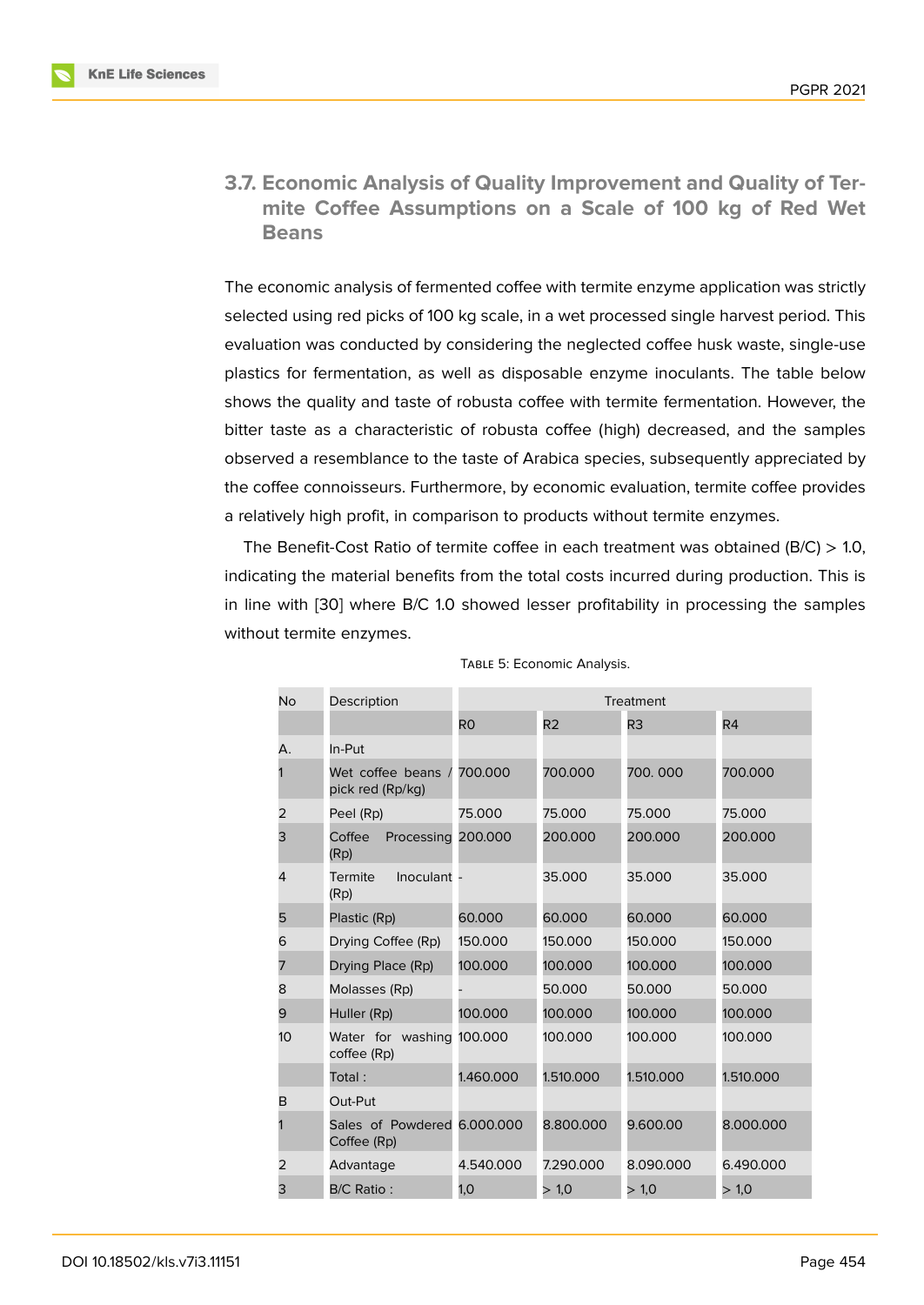

## **4. Conclusion**

The fermentation process slightly influenced the yields of OC and ground coffee beans, although the color appeared darker with an extensive duration. Also, the robusta species generated very substantial green beans, due to the composition of the coffee fruit flesh and high water content. Furthermore, the harvest period also contributes to the output, as peak dry seasons tend to obtain sufficient products. Subsequently, the maximum score for a 3-day fermented coffee was incorporated in the specialty category, indicating a high quality R3 samples. Under this interval, the optimal formation of palmitic acid content was observed. Considering that palmitic acid exhibits antioxidant and anti-carcinogenic properties, termite coffee demonstrated an adequate functional value, compared to ordinary coffee (without fermentation). As a consequence, the acids appear very beneficial in preventing digestive-related diseases and other critical health challenges. However, the fermentation treatment didn't instigate any significant change in the fatty acids. Therefore, by economic evaluation, a 3-day fermented coffee provides the maximum profit of IDR. 8.090.000, compared to other intervals, including the control. Further research on coffee fermentation using termite enzymes to obtain the quality and taste of Arabica species appears very necessary. Therefore, additional results are obtained for the farmers to explore and develop sustainable cultivation practices.

### **References**

- <span id="page-11-0"></span>[1] Hartono. Produksi kopi nusantara ketiga terbesar di dunia. Kemenperin.go.id; 2013 Nov 3. Available from: http://www.kemenperin.go.id/artikel/6611
- <span id="page-11-1"></span>[2] Asosiasi Eksportir dan Industri Kopi Indonesia. Industri kopi Indonesia. AEKI; 2014. Available from: http://www.aeki-aice.org/page/industri-kopi/id
- <span id="page-11-2"></span>[3] Badan Pusat Statistik Bali. Provinsi Bali dalam angka. Denpasar : Badan Pusat Statistik Provinsi Bali 2019.
- <span id="page-11-3"></span>[4] Simanjuntak R. Artikel ilmu bahan makanann bahan penyegar. Semarang: Universitas Diponegoro 2011.
- <span id="page-11-4"></span>[5] Rahardjo P. Panduan budidaya dan pengolahan kopi arabika dan robusta. Jakarta (ID): Penebar Swadaya; 2012
- <span id="page-11-5"></span>[6] Brinchi L. Production of nanocrystalline cellulose from lignocellulosic biomass. Journal Carbohydrate Polimer. 2013;94:154-159.
- <span id="page-11-6"></span>[7] Diba F, Khotimah S, Febriyana U. Isolation and identification cellulolytic bacteria from the termite *Coptotermes curvignatus holmgren* and *Macrotermes gilvus hagen* from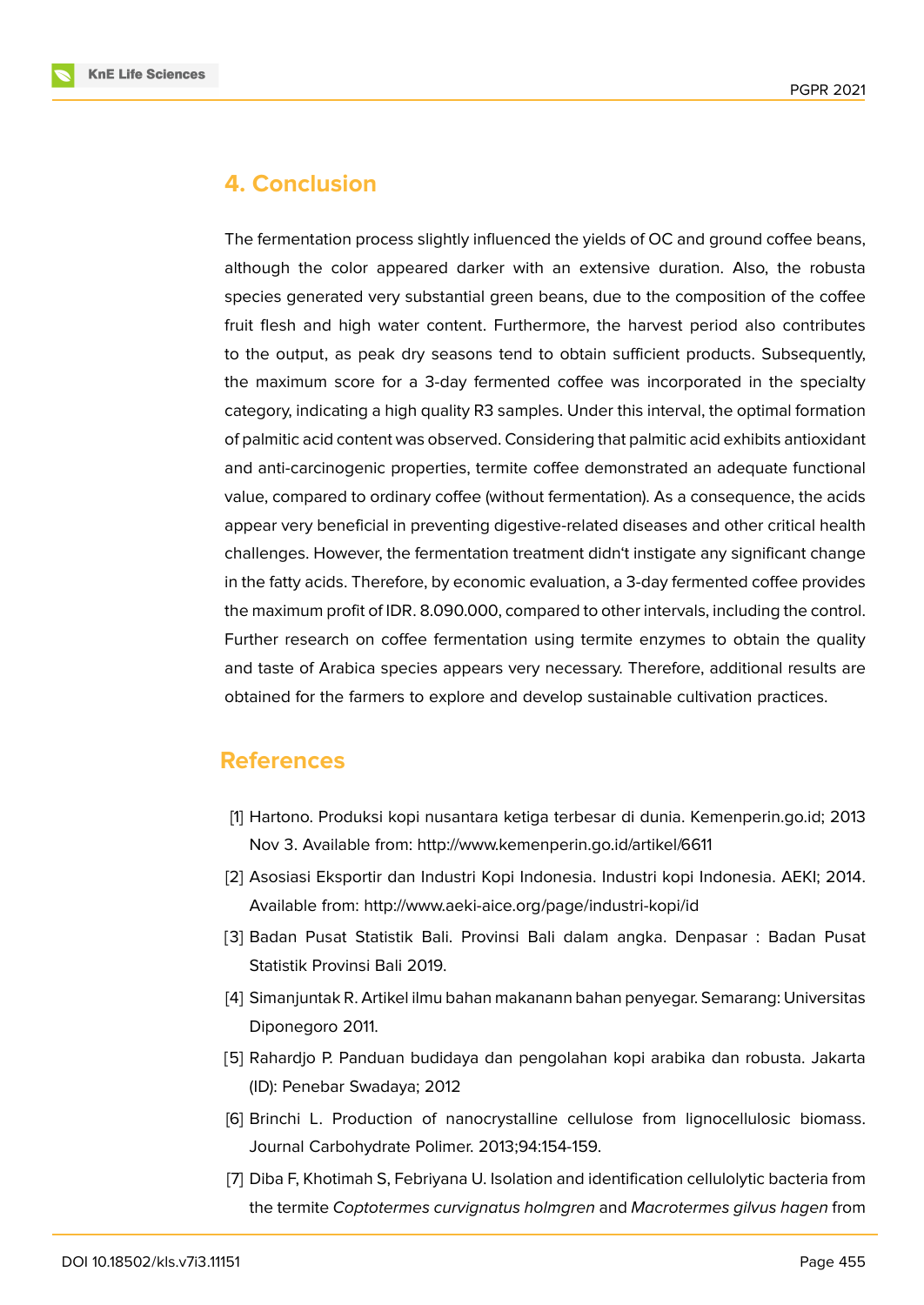

secondary forest in West Kalimantan Indonesia. Paper presented at: Procedings of the 9<sup>th</sup> Passific Rim Termite Research Group Conference 27-28 February 2012.

- [8] Gupta P, Samant T, Sahu A. Isolation of cellulose-degrading termite bacteria and determination of their cellulolityc potential. International Journal of Microbiology. 2012;10(115):1-5.
- [9] Poudyal H, Panchal SK, Diwan V, Brown L. Omega-3 fatty acids and metabolic syndrome: Effects and emerging mechanisms of action. Progress in Lipid Research. 2011;50:372-387.
- <span id="page-12-0"></span>[10] Lin CC. Approach of improving coffee industry in Taiwan promote quality of coffee bean by fermentation. The Journal of International Management Studies. 2010;5:154–159.
- <span id="page-12-1"></span>[11] Hadipernata M, Nugraha S. Identifikasi fisik, kimia dan mikrobiologi biji kopi luwak sebagai acuan teknologi proses kopi luwak artificial. Paper presented at: Prosiding Seminar Nasional Insentif Riset Sinas; 2012 Nov 29–30; Bandung, Indonesia.
- <span id="page-12-2"></span>[12] Nugroho D, Mawardi S, Yusianto, Arimersetiowati R. Karakterisasi mutu fisik dan citarasa biji kopi arabika varietas maragogip (*Coffea arabica* L. var. *Maragogype* Hort. ex. Froehner) dan seleksi pohon induk di Jawa Timur. Pelita Perkebunan. 2012;28:1–13.
- <span id="page-12-3"></span>[13] Budiman H. Prospek tinggi bertanam kopi pedoman meningkatkan kualitas perkebunan kopi. Yogyakarta: Pustaka Baru Press; 2012.
- <span id="page-12-4"></span>[14] Ana F, Evi R, Kumoro AC. Penurunan kadar kafein dan asam total pada biji kopi robusta menggunakan teknologi fermentasi anaerob fakultatif dengan mikroba nopkor MZ-15. Jurnal Teknologi Kimia dan Industri. 2013;2(3):70-7.
- <span id="page-12-5"></span>[15] Muchtadi TR, Ayustaningwarno F. Ilmu pengetahuan bahan pangan. Bandung: Alfabeta; 2010.
- [16] Oktadina FD, Bambang DA, Hermanto MB. Pemanfaatan nanas (*Anannas comosus* L. merr) untuk penurunan kadar kafein dan perbaikan cita rasa kopi dalam pembuatan kopi bubuk. Jurnal Keteknikan Pertanian Tropis dan Biosistem. 2013;3(1):265-268.
- <span id="page-12-6"></span>[17] Speciality Coffee Association of America. Coffee term from the Speciality Coffee Association of America. Boston: The Event Specialty Coffee of The Year; 2013.
- <span id="page-12-7"></span>[18] Saputra B. Analisis pengaruh pH dan lama fermentasi terhadap kadar etanol hasil hidrolisis jerami padi [Skripsi]. Malang: Universitas Brawijaya 2015.
- <span id="page-12-8"></span>[19] Febriliyani YR. Pengaruh teknik penyeduhan dan ukuran partikel kopi bubuk terhadap atribut sensori seduhan kopi robusta dampit menggunakan metode Rate-All-That-Apply (RATA) [Skripsi]. Malang: Universitas Brawijaya; 2016.